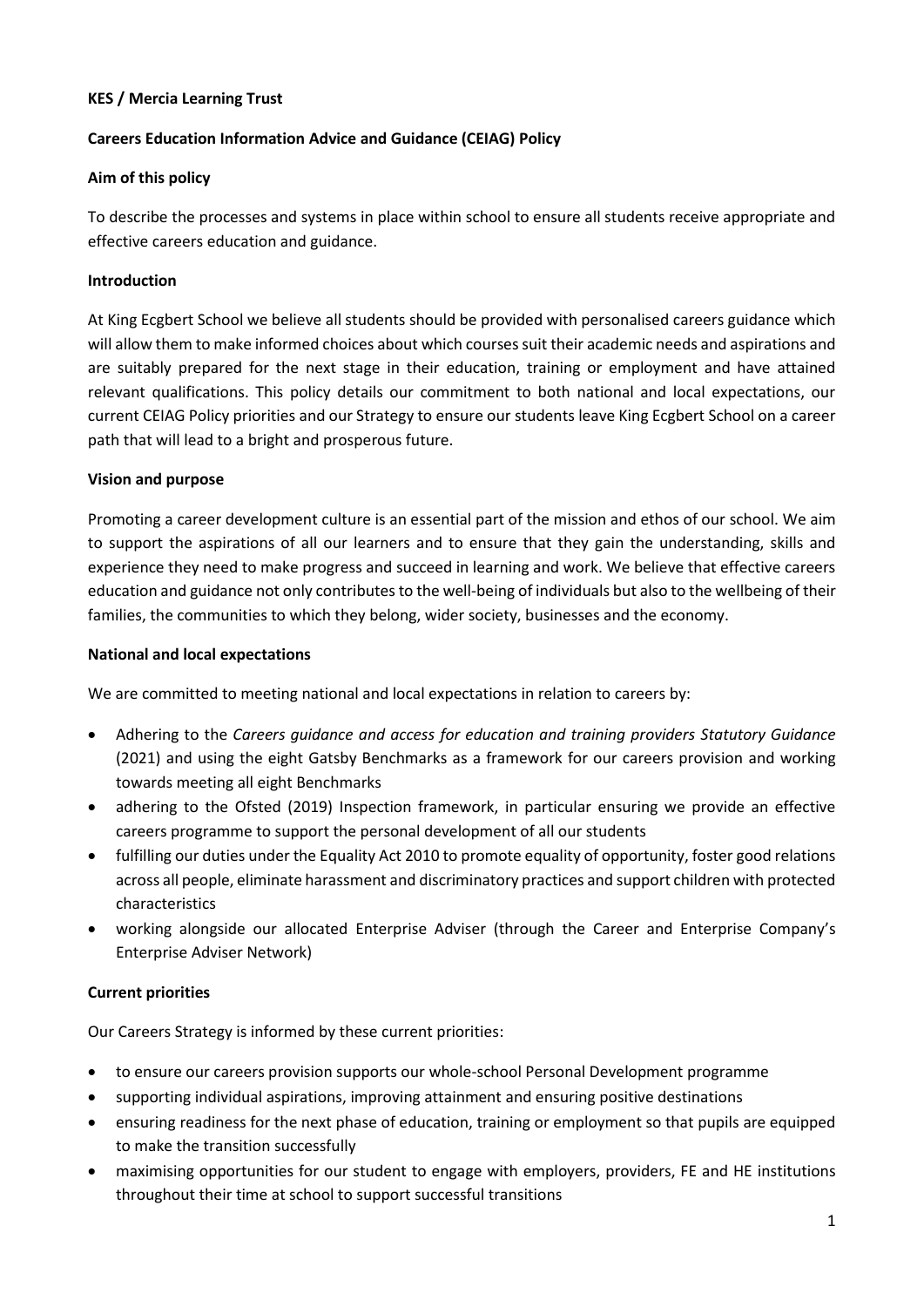- meeting the needs of specific groups including looked after children, young carers, children from economically-deprived backgrounds and children with special educational needs and disabilities
- developing learners' career management skills, especially those associated with career adaptability, resilience, enterprise and employability
- improving young people's working lives by helping them to identify the values that are important to them such as contributing to the wellbeing of others through their paid and voluntary work and working in greener ways
- developing the use of digital technologies to meet young people's career development needs in conjunction with face-to-face support
- working with parents/carers, alumni and education, community and business partners to meet students' career development needs
- having an inclusive culture and high expectations of progress for all

# **Strategy**

To achieve the objectives of this policy, we will:

- ensure that a nominated Governor provides a link between the Careers Leader and School Governors
- ensure our Careers Leader is pro-actively supported by our Senior Leadership Team
- have a named Careers Leader to advise the Senior Leadership Team and governors on curriculum, staffing and resource requirements; to lead the development, implementation and evaluation of the school's careers provision with the support of other key post holders (e.g., SENCO, Head of Sixth Form); manage the day-to-day running of our CEIAG
- ensure students have the opportunity to receive impartial careers guidance
- set out clearly the contribution expected of all staff including subject teachers and tutors for students' career learning and planning and deliver effective careers provision within our L@kes (PSHE) syllabus
- communicate the benefits of effective provision to our partners, including link schools, and engage them in co-ordinating provision
- actively involve learners themselves in the planning, delivery and evaluation of the careers programme.

# **Careers Programme**

Our CEIAG programme equips all our students with the skills and knowledge to have successful transitions at all stages of their education and beyond. We want our students to:

- Be aware of all educational and career pathways
- Understand both the local and national world of work
- Have aspirational ambitions for their education and career
- Develop the necessary skills and qualities to be successful in their chosen pathway / career
- Be able to make informed decisions at each key transition point
- Make successful transitions at all stages of their education and beyond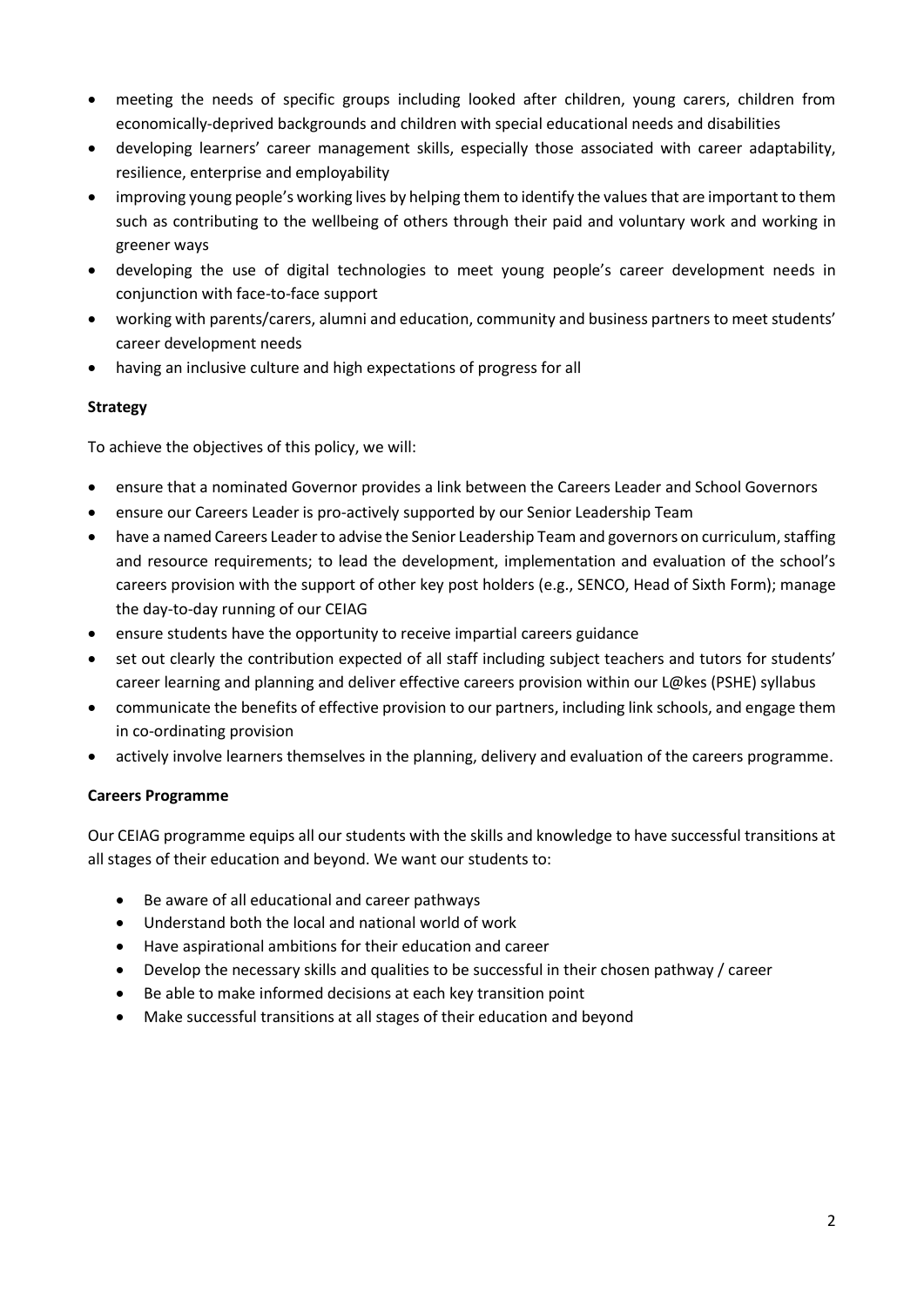CEIAG at King Ecgbert School is structured around the eight Gatsby Benchmarks that provide the framework for the Statutory Careers Guidance for schools:

| 1 A stable careers programme       | Every school and college should have an embedded programme of career       |
|------------------------------------|----------------------------------------------------------------------------|
|                                    | education and guidance that is known and understood by pupils, parents,    |
|                                    | teachers, governors and employers.                                         |
| 2 Learning from career and         | Every pupil, and their parents, should have access to good quality         |
| labour market information          | information about future study options and labour market opportunities.    |
|                                    | They will need the support of an informed adviser to make best use of      |
|                                    | available information.                                                     |
| 3 Addressing the needs of          | Pupils have different career guidance needs at different stages.           |
| each pupil                         | Opportunities for advice and support need to be tailored to the needs of   |
|                                    | each pupil. A school's careers programme should embed equality and         |
|                                    | diversity considerations throughout.                                       |
| 4 Linking curriculum learning      | All teachers should link curriculum learning with careers. STEM subject    |
| to careers                         | teachers should highlight the relevance of stem subjects for a wide range  |
|                                    | of future career paths.                                                    |
| 5 Encounters with employers        | Every pupil should have multiple opportunities to learn from employers     |
| and employees                      | about work, employment and the skills that are valued in the workplace.    |
|                                    | This can be through a range of enrichment activities including visiting    |
|                                    | speakers, mentoring and enterprise schemes.                                |
| <b>6 Experiences of workplaces</b> | Every pupil should have first-hand experiences of the workplace through    |
|                                    | work visits, work shadowing and/or work experience to help their           |
|                                    | exploration of career opportunities, and expand their networks             |
| 7 Encounters with further and      | All pupils should understand the full range of learning opportunities that |
| higher education                   | are available to them. This includes both academic and vocational routes   |
|                                    | and learning in schools, colleges, universities and in the workplace.      |
| 8 Personal guidance                | Every pupil should have opportunities for guidance interviews with a       |
|                                    | career adviser, who could be internal (a member of school staff) or        |
|                                    | external, provided they are trained to an appropriate level. These should  |
|                                    | be available whenever significant study or career choices are being made.  |
|                                    | They should be expected for all pupils but should be timed to meet their   |
|                                    | individual needs.                                                          |

# **Our CEIAG Programme will ensure that:**

# **By the end of Key Stage 3 students will:**

- Be aware of the wider world of work e.g., Careers Fair (employer encounter), experience of the workplace
- Be aware of a range of educational and career pathways, e.g., apprenticeships, university, lifelong learning
- Be aware of local Labour Market Information (LMI) and developments within both the local and national world of work, e.g., LMI assembly
- Be aware of own skills, qualities and interests to allow possible career choices to be considered
- Appreciate the importance of STEM, humanities (including MFL) and creative subjects
- Begin to understand the skills needed for enterprise activities
- Make informed decisions regarding KS4 options
- Be appropriately prepared for transition to KS4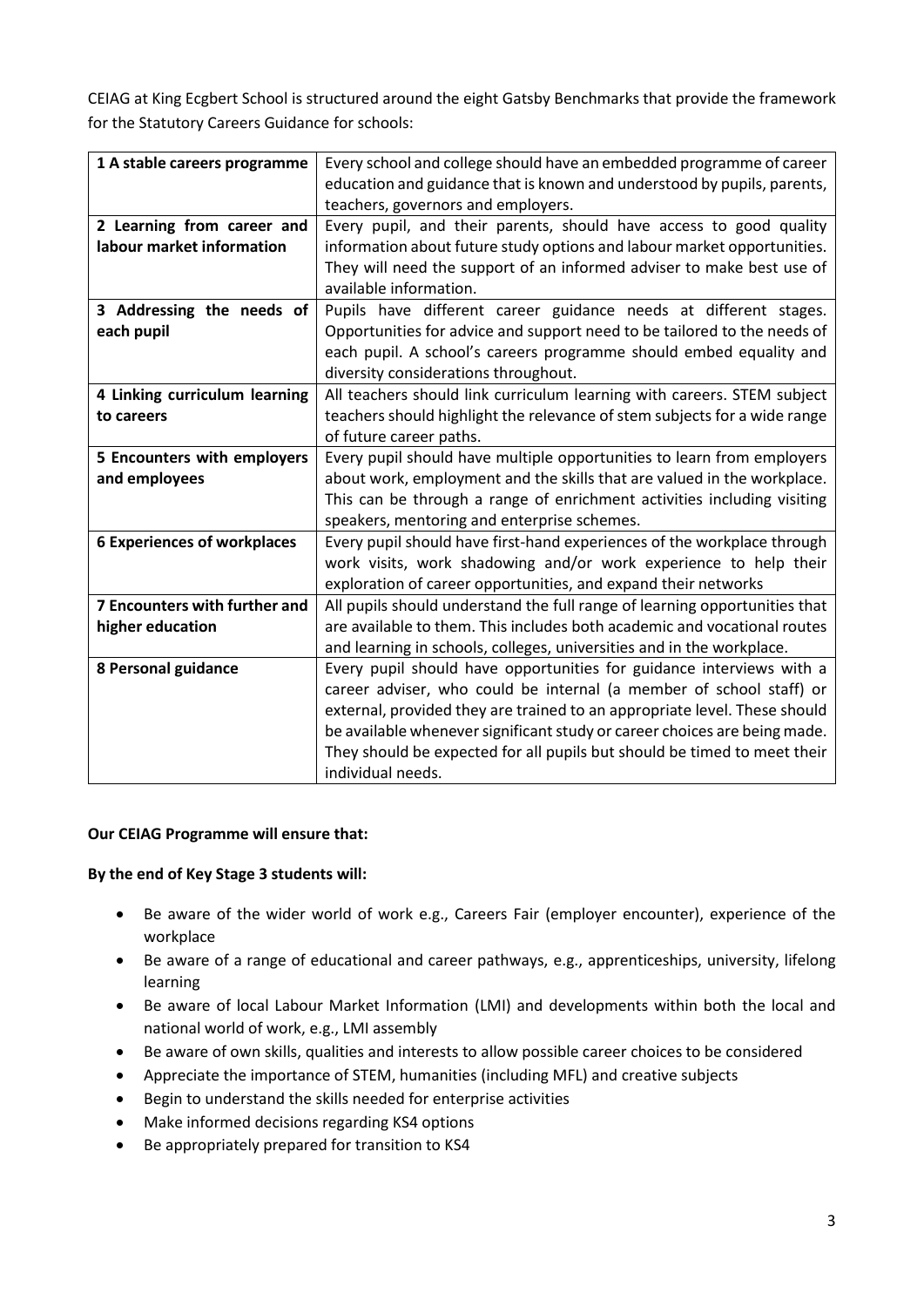#### **By the end of KS4 students will:**

- Be able to identify own strengths, skills and qualities e.g. Personal Statement
- Have received appropriate and targeted Information Advice and Guidance (IAG) to allow informed decisions regarding post-16 options
- Have developed a range of workplace skills through participating in our Personal Development programme, e.g. Duke of Edinburgh Award, Student Leadership Team, School Council
- Understand both local and national Labour Market Information (LMI), e.g. LMI assembly, Post-16 Aspirations Day
- Identify and appreciate the skills needed for successful enterprise activities, e.g. Christmas Cracker
- Understand and relate to their own personal context all relevant post-16 pathways
- Have made appropriate, realistic and aspirational applications for post-16 progression
- Be appropriately prepared and equipped for transition to their post-16 destination

# **By the end of KS5 students will:**

- Have prepared for transition to the world of work and higher education through participating in the Sixth Form Enhancement programme
- Have explored appropriate and relevant post-18 pathways and related to own context and aspirations
- Have been supported in making appropriate, realistic and aspirational applications for post-18 progression
- Be appropriately prepared and equipped for transition to their post-18 destination

# **King Ecgbert School engages with a range of external agencies to ensure our programme offers students appropriate and up-to-date opportunities, including:**

- The Career and Enterprise Company's Enterprise Adviser Network
- Opportunity Sheffield
- Sheffield College
- Job Centre Plus
- Sheffield School's CEIAG Network
- Morrisby Careers (formerly Fast Tomato) online careers provision
- Higher Education Progression Partnership (HEPP)
- Sheffield Hallam University
- University of Sheffield
- University of Oxford
- University of Cambridge
- University of Newcastle

# **Review**

This policy will be reviewed by the governing body annually.

Signed:

Headteacher/Principal

faut Havey